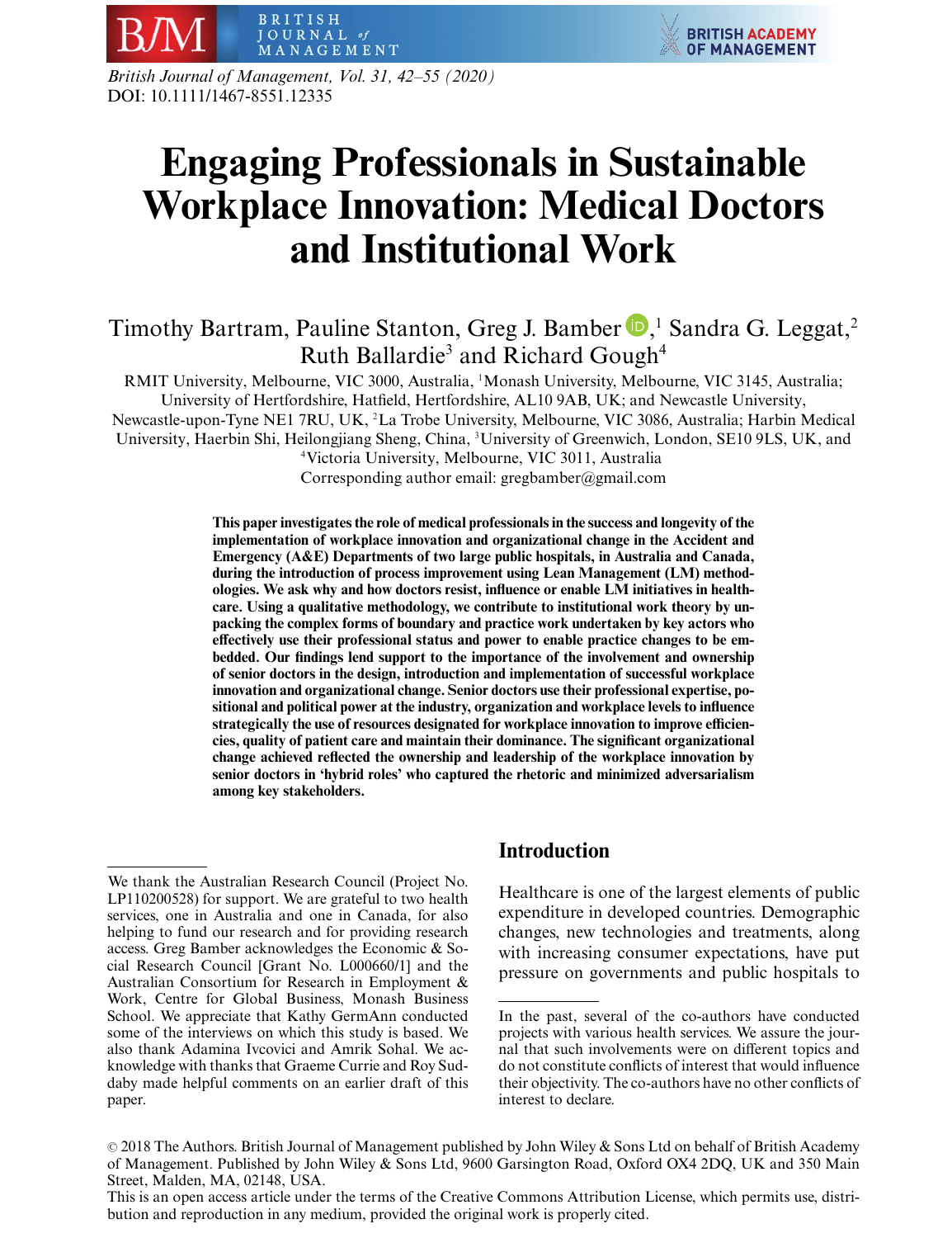contain costs and provide efficient and effective healthcare, whilst improving the quality of care (Radnor and Boaden, 2010). Since the early 1990s, governments have introduced a plethora of health policy initiatives including budget cuts, outsourcing, output-based funding, productivity improvements and greater accountability through performance measures and targets, as well as workplace innovations that involve human resource management (HRM), leadership and quality improvement initiatives (Osborne *et al.*, 2015). One such workplace innovation strategy has been the transfer of business process improvement methods such as Lean Management (LM) from manufacturing into healthcare (Leggat *et al.*, 2015; Radnor, Holweg and Waring, 2012). LM was developed from the success of the Toyota Production System in improving productivity and quality in the automotive industry (Shadur, Rodwell and Bamber, 1995; Womack and Jones, 2003). It has 're-emerged as a fashionable management philosophy' (McCann *et al.*, 2015) and has been promoted as a way to improve efficiency and effectiveness in healthcare through its focus on eliminating waste from a product or service value stream by identifying and reducing non-value-adding process steps. While some researchers question the efficacy of LM in a healthcare setting, particularly in relation to the sustainability of LM initiatives (McCann *et al.*, 2015), others suggest that LM initiatives can be successful if clinicians are engaged and empowered (Stanton *et al.*, 2014). However, research also suggests that there are difficulties in engaging powerful professionalized and unionized healthcare occupational groups with such forms of workplace innovation and organizational change (Currie *et al.*, 2012; Fincham and Forbes, 2015).

Hospitals are complex and pluralistic organizations with 'important differences in opinions, interests and power across different individuals, stakeholders and groups operating at the suborganisational level' (Lockett *et al.*, 2012: 357). Consequently, attempts to change the way that work is organized confronts a web of stakeholders with different goals and professional cultures (Bartram and Dowling, 2013). Healthcare professionals, particularly medical practitioners, are powerful and exert much influence on the adoption of workplace innovations (Adler and Kwon, 2013). Resistance to change from doctors, especially regarding the introduction of workplace innovations, is well documented (Lockett *et al.*, 2012; Waring and Bishop, 2010). McGivern *et al.* (2015: 412) argue that 'professionals have historically resisted new ways of organising professional work that challenged professional dominance and autonomy, including managerialism'. However, doctors' acceptance of change in the form of workplace innovation, such as LM, has not been well documented. This paper is motivated by the need to better understand how hospital managers can embed workplace innovations such as LM, given the lack of evidence for successful sustainable change. We are especially interested in the role of doctors and their promotion of, engagement with or resistance to change in response to the introduction of workplace innovation.

We draw on Lawrence and Suddaby's (2006) concept of institutional work (IW) and the sociology of professions literature (e.g. Lansbury, 1978) to examine the role of doctors as 'institutional agents' (Currie *et al.*, 2012) during the introduction of LM initiatives. We ask why and how doctors resist, influence or enable LM initiatives in healthcare organizations. To examine these research questions, we analyse a study of LM interventions in two Emergency Departments (EDs) in hospitals in Australia and Canada. There are similarities in both the operations of public hospitals and the introduction of LM that make this a useful comparison. In this paper, henceforth, we use the UK term 'Accident and Emergency' (A&E) Departments. We explore how doctors interact with other actors at three levels: industry (government agencies, professional associations and unions); the organization (hospital management hierarchy, clinical and disciplinary groups); and the workplace (A&E Departments). We focus on A&E. First, in view of their importance and high profile in acute medical care and second, following much-publicized powerful criticisms about their high cost and long waiting times, many hospitals have tried to implement workplace innovation by using LM changes in their A&E Departments, with varying degrees of success (Holden, 2011).

Our contribution is to extend Lawrence and Suddaby's (2006) typology of IW. We examine what actors do when involved in IW processes and situate the interaction of these actors as a multilevel phenomenon. Furthermore, we explore how an actor's occupational status impacts on the process of creating, maintaining and disrupting institutions. We build on the work of Currie *et al.* (2012) by using IW to explore how professional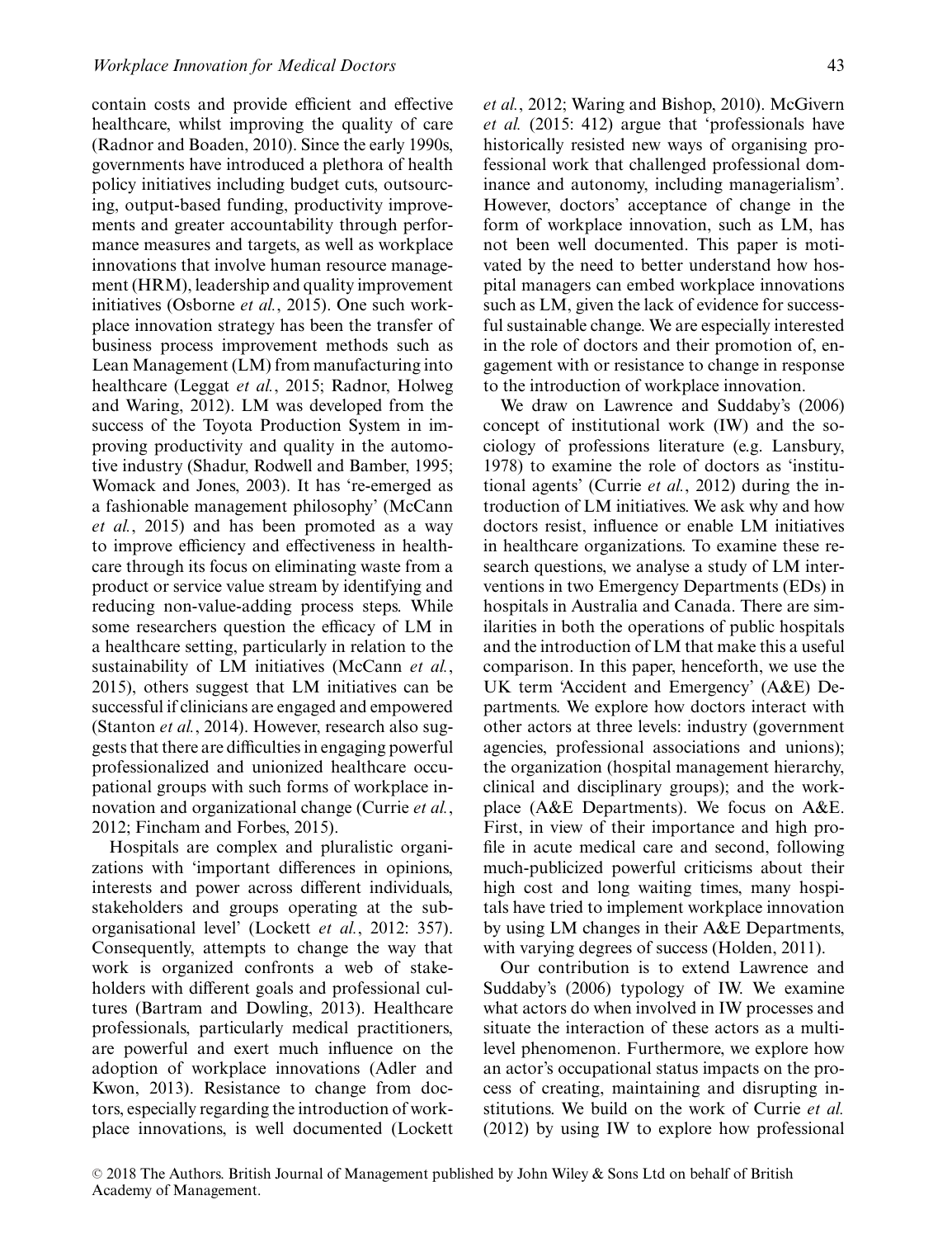power is maintained through our analysis of how doctors use and adapt LM to maintain their own position and confront clinical challenges. We recognize that many doctors are in 'hybrid' roles, that is they are 'professional workers who hold managerial or leadership responsibilities' (Burgess *et al.*, 2015: S87; Spyridonidis and Currie, 2016). Third, given the controversy and contradictory findings in relation to the sustainability of these process changes (McCann *et al.*, 2015), we contribute to understanding the process through which workplace innovation in the form of LM can be successfully implemented and embedded in hospitals.

In this paper, we first explore empirical evidence on the introduction of LM in hospitals and the impact on employees and the organization of work. Second, we review the sociology of professions literature and IW theory and its relevance for understanding such issues in hospitals. Third, we consider the institutional context and fourth, introduce the main actors. Fifth, we outline our methodology. Sixth, we discuss two comparative scenarios before finally discussing our findings and drawing conclusions.

## **LM and healthcare: Impact on employees**

Critics have described LM as 'management by stress', arguing that it 'sweats' workers through faster work processes, standardizes jobs, increases social control through peer pressure and leads to a reduction in the labour force, with workers asked to do more with less (Graham, 1995). Stewart *et al.* (2010) claim that LM is a management strategy to marginalize unions by co-opting union representatives into a management mindset and breaking employee resistance to change. MacDuffie (1995), however, argues that flexible production systems such as LM include participatory team-based work, leading to the expansion of workforce skills and improved employee commitment. Other studies suggest that the impact of LM on employees is complex and may lead either to work intensification or worker empowerment, depending on the context (Stanton *et al.*, 2014).

As a workplace innovation technique, LM is attractive to managers facing major challenges in difficult contexts. As Waring and Bishop (2010: 1334) argue, LM 'illustrates the desire of policy makers to reorder clinical work through the introduction

of managerial philosophies and techniques'. However, many LM initiatives in healthcare have consisted of relatively minor projects focused on small-scale activities, offering a fix for current problems with a narrow range of technical tools (Radnor, Holweg and Waring, 2012). There is little evidence that such process redesign strategies are effective in transforming healthcare sustainably (McCann *et al.*, 2015). Barriers have been identified, for example, in the lack of a culture of continuous quality improvement, effective leadership, availability of resources, poor communication strategies (Radnor and Boaden, 2010; Waring and Bishop, 2010), as well as a lack of human resource management (Leggat *et al.*, 2015). Moreover, based on a study of a large UK health organization, McCann *et al.* (2015) reported that despite LM initially being seen as a beacon of 'hope', it was later diluted and discontinued. This led them to strongly reject what they saw as 'the current prescriptive or managerial discourses on lean', especially in healthcare (McCann *et al.*, 2015: 1557). In contrast, Stanton *et al.* (2014) found that some LM changes had a positive impact on the quality of work life of staff and their level of participation and control. This raises the question of how some healthcare professionals are able to exercise control in the workplace during the introduction of major workplace innovation techniques, such as LM. Given existing power structures, we focus on senior doctors, many of whom have hybrid clinical and management roles.

#### **Institutional work**

Lawrence and Suddaby (2006) define IW as 'the purposive action of individuals and organisations aimed at creating, maintaining and disrupting institutions' (2006: 215). IW is primarily concerned with mundane, purposeful practices of individuals and groups aimed at the maintenance and transformation of institutions. IW brings such 'actors' to the centre stage of institutional theory, considering them the principal drivers of institutional change and 'the stabilising guardian' (Hwang and Colyvas, 2011: 62).

Institutions are defined by Scott (2008: 48) as 'regulative, normative and cultural-cognitive elements that, together with associated activities and resources, provide stability and meaning for social life'. The regulative aspect of an institution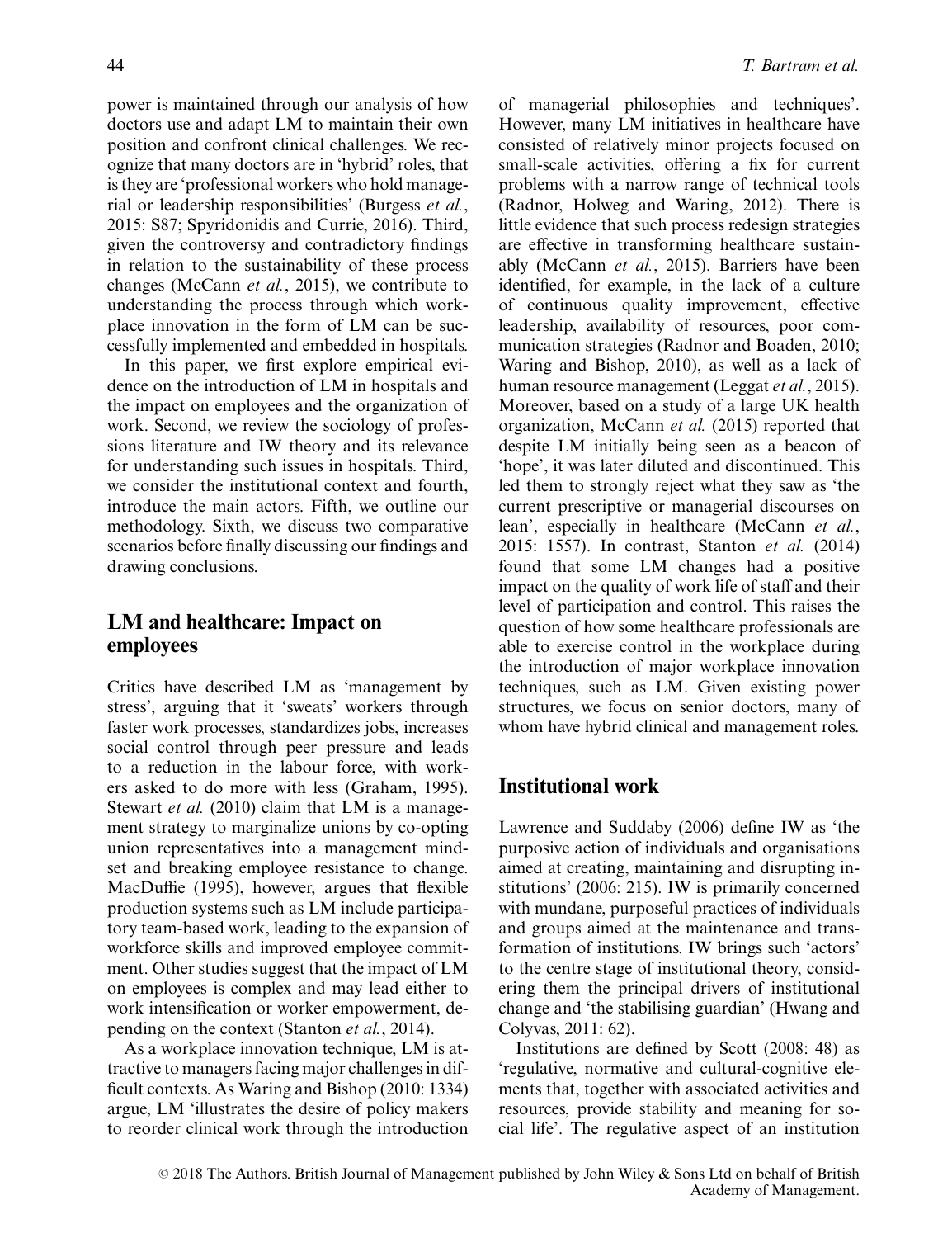is concerned with the 'rules of the game' that 'constrain and regularise behaviour' (2008: 52). The normative aspects of institutions rest on 'rules that introduce prescriptive, evaluative, and obligatory dimension into social life', creating a sense of social obligation and moral governance (2008: 54). Scott also argues that the cultural-cognitive element of institutions establishes 'shared conceptions that constitute the nature of social reality and the frames through which meaning is made' (2008: 57).

An institutional approach is particularly valuable in healthcare, where actors often have conflicting allegiances, powerful key stakeholders try to protect their own interests and policy drivers are not always 'joined up'. Adler and Kwon (2013: 4) argue that the adoption of workplace innovations, particularly in larger enterprises, such as hospitals, is influenced by horizontal relations with peers outside the organization, horizontal relations with peers inside, vertical relations with those in authority in the organization and inter-organizational networks linking professionals across organizations (e.g. in industry and government). An IW framework is also useful in capturing 'fluid and uncertain' institutional processes (Lawrence, Suddaby and Leca, 2011). IW brings individuals back into institutional theory, retaining and reproducing the dualism of individual agency and the institution (Lawrence, Suddaby and Leca, 2011).

Institutional actors engage in and maintain the institution, 'and the practices that are associated with the creation of new institutions and the disruption of existing ones' (Lawrence and Suddaby, 2006: 220). We can identify three major components of IW. First, creating institutions consists of forms of IW aimed at establishing institutions. These include advocacy, constructing identities, changing normative associations and educating. Second, maintaining institutions may include individual and group activities, including enabling work, policing, valorizing and mythologizing, and routinizing. Third, disrupting institutions may include an array of activities that include disconnecting sanctions, disassociating moral foundations and undermining assumptions and beliefs (Lawrence and Suddaby, 2006).

The IW framework also examines the interplay of boundary work and practice work, defining boundaries as the distinction between people and groups and practices as the shared routines of behaviour in groups. Zietsma and Lawrence (2006: 190) argue that 'the interplay of boundaries and practices is central to the work of actors to translate exogenous events across field boundaries into field-level practices and the role of peripheral, central, or new field members in introducing and institutionalising alternative sets of practices'. These authors argue that all action is embedded in the social structure that it simultaneously produces, reproduces and transforms.

Boundaries and practices exist in a recursive relationship in which practices enact and support boundaries. There are complex links between boundaries, practices, boundary work and practice work. The experience of practice can motivate both practice work and boundary work (Zietsma and Lawrence, 2010).

Adler and Kwon (2013) argue that there are facilitating and impeding factors concerning major organizational change at three levels: individual professionals; professional organizations; and the broader institutional field. At the individual level, professional characteristics such as autonomy, expertise, values and identity can play an important role in determining the power of professionals to influence the implementation and diffusion of workplace innovation. The characteristics of an enterprise – such as its organizational strategy, structure, management systems and culture – also play a role in either facilitating or impeding workplace innovations. Similarly, professional associations' and unions' organizational characteristics also influence the diffusion of workplace innovation.

#### **The power of the medical profession**

According to McGivern *et al.* (2015: 412), a 'professional is an exclusive identity, developed through qualifications, training, and socialisation, creating social identity boundaries and enhanced careers'. Doctors are generally regarded as the most powerful profession in hospitals, as they usually have the dominant say on who is admitted, what treatment they receive and when they leave. They play a pivotal role in organizational change that could impact on patient care. Doctors are trained to be independent, rely on their own judgement and tend to identify with their profession rather than the organization (Currie *et al.*, 2012; McGivern *et al.*, 2015). Historically, doctors have resisted new ways of organizing clinical work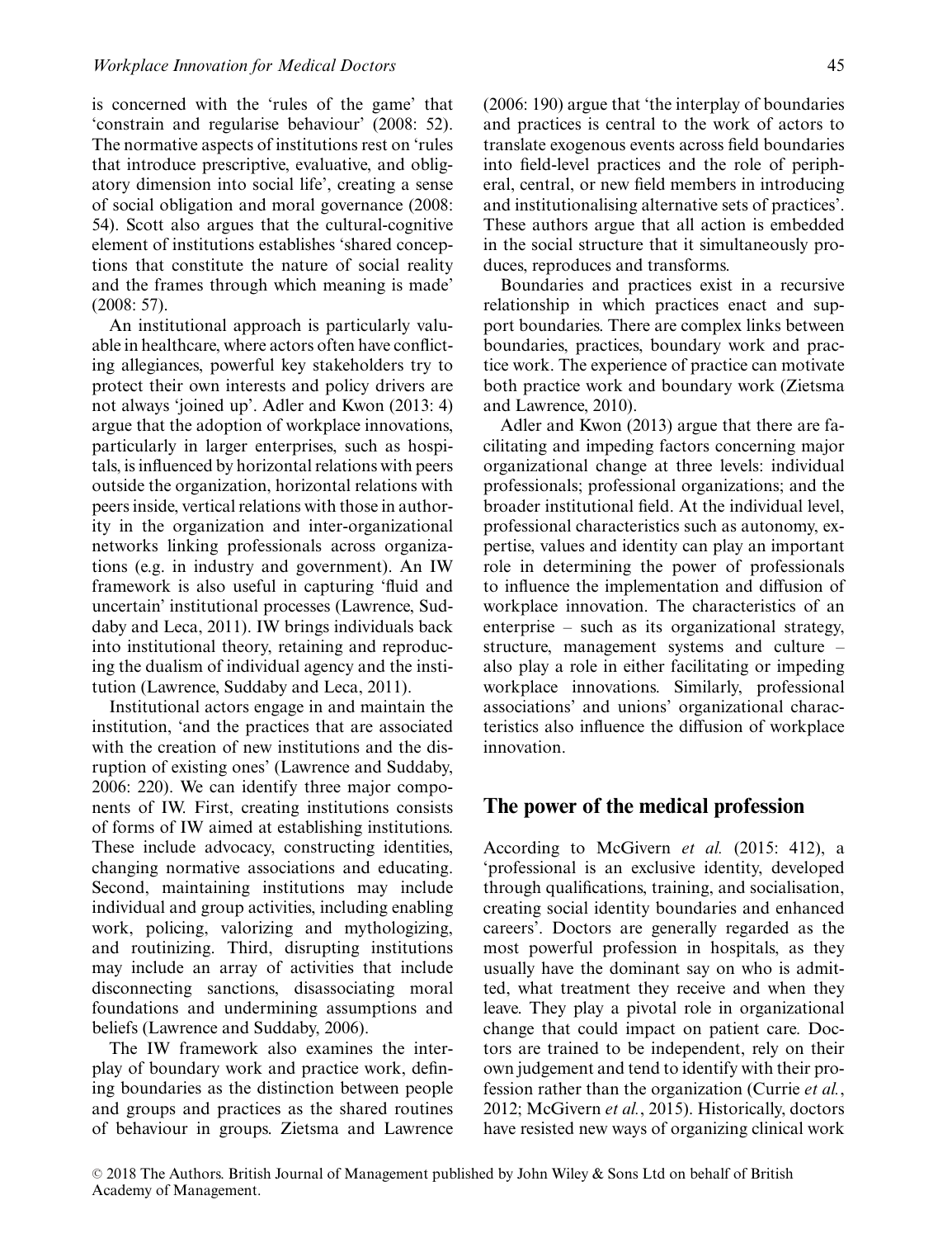that challenge their professional dominance and autonomy (Lockett *et al.*, 2012; McGivern *et al.*, 2015). The introduction of process redesign can be interpreted as a challenge to their autonomy (Waring and Bishop, 2010).

The rationale of IW of actors is influenced by their position in the organization and their control of resources (Currie *et al.*, 2012; Lawrence and Suddaby, 2006). Powerful professional actors such as doctors have the ability to promote and effect change, but often resist when they wish to maintain their privileged position (Currie *et al.*, 2012). According to Hardy and McGuire (2008: 199), privileged actors are 'unlikely to come up with novel ideas or pursue change, because they are deeply embedded in, and advantaged by, existing institutions'. Instead, they seek to maintain their professional dominance, particularly in the face of threats to their current position (Currie *et al.*, 2012). Scott (2008: 223) argues that professionals are the 'most influential, contemporary crafters of institutions' as they often shape institutional arrangements that privilege their own position and social division of labour. Generally, professional elites will use IW to maintain their position, especially among their intra-professional strata as they seek to retain professional influence among their peers in the face of major institutional change.

One way in which they achieve this is through 'professional projects' – as professionals interact with jurisdictional boundaries they either deliberately or unintentionally 'engage in processes of institutional work' (Suddaby and Viale, 2011: 426). Based on UK evidence, Currie *et al.* (2012: 597) report that when doctors faced threats to their status from managerial attempts to substitute their labour through reallocation of resources, they responded by delegating routine tasks to other actors and maintaining existing resource and control arrangements over the delivery of services which enhanced their professional status. In this way, professionals can define a new uncontested space, populate a new space with new actors and introduce new rule systems that redefine the boundaries of organizational fields (Suddaby and Viale, 2011: 428–433). Moreover, Suddaby and Viale (2011) describe how professionals can draw on their social capital and political and cultural skills to engage others and enact or resist change. This can be done through rhetoric to 'legitimate or delegitimate the acceptance of a particular programme of change' (p. 434). In other words, they can build a narrative using the language of the professional which, as Suddaby and Viale (2011: 435) argue, 'is a crucial weapon ... and professionals are skilled rhetoricians'.

Furthermore, doctors are increasingly taking on more formal leadership and managerial roles and become 'hybrid' managers (cf. Burgess *et al.*, 2015; Spyridonidis and Currie, 2016). In these roles, whether they are formal or informal, they have to balance the day-to-day operational requirements of their department or unit with the needs of their frontline clinicians – sometimes more junior and sometimes of equal professional status – and with the strategic directions of their organization (Burgess *et al.*, 2015). How they do this is a focus of this paper.

# **The research context: Institutions and institutional actors**

In Australia, public hospitals are funded by state and federal governments. State governments have immediate responsibility for acute health service delivery, which they do through funding agreements and performance measures. They also negotiate employment arrangements through industrial-relations processes, which are generally centralized through occupationally based agreements in each state and captured in localized enterprise bargaining agreements (EBAs). State governments thereby try to maintain control over labour costs. The majority of public hospital workers are employees of individual hospitals or hospital networks that have responsibility for HRM. While some hospital doctors are salaried, there are also many visiting medical officers (consultants) who are independent contractors.

Similar to Australia, Canadian public hospitals are governed and operated at a provincial level. Again, the majority of hospital staff are employed directly by the hospital, on employment contracts, except for doctors, many of whom are independent contractors who claim fee-for-service reimbursement from the provincial health insurance scheme (Deber, 2004).

In Australia, doctors are generally represented through the Australian Medical Association. In Canada, provincial-level medical associations represent doctors. In both countries, these associations position themselves as professional membership associations rather than as unions, but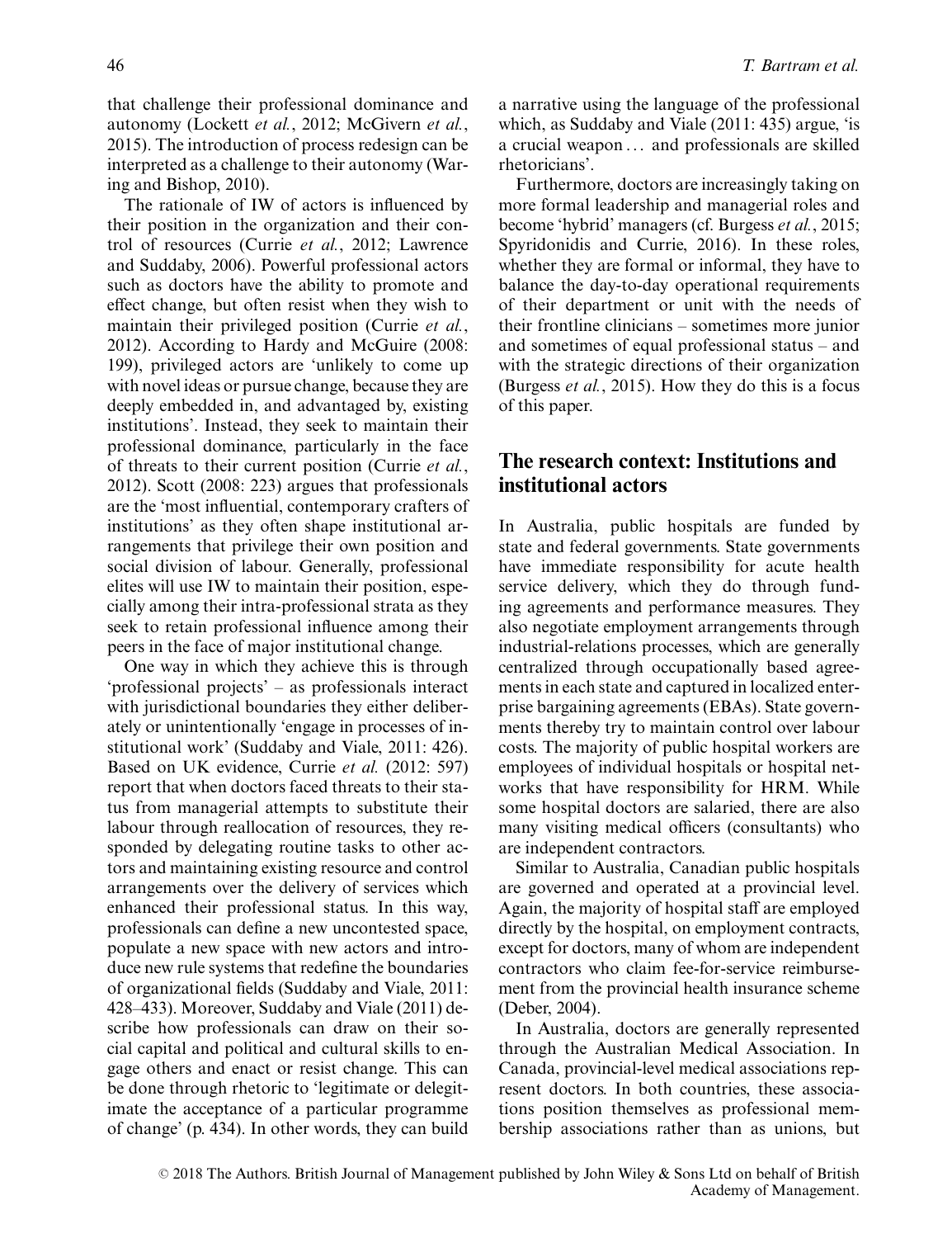in practice they conduct many of the roles of unions such as bargaining and lobbying. In both countries, the medical associations have considerable influence, so governments often aim to co-opt these organizations into planning and health reform processes.

## **Methodology**

In this paper, we examine retrospectively process redesign projects implemented in the A&E Departments of a large hospital in Australia and in Canada. Process redesign is seen as a solution to overcrowding in A&Es, as expanding capacity and increasing speed of throughput are neither practical nor sustainable (Holden, 2011). In Australia, the study included an analysis of an A&E project implemented in an 18-month period, during 2009– 2010. The Canadian study included a 2011–2013 A&E project. Both projects aimed to increase the rate of flow of patients through the A&E Department.

In line with Pettigrew (2005), we used a multilevel interdisciplinary approach to our analysis, drawing on historical and current data and situating both organizations in a wider social and political framework. Data collection methods included observation of workplaces, semi-structured interviews and the analysis of documents, including annual reports, policy and procedure manuals, consultants' and government reports and other relevant documents.

In Australia, between 2012 and 2014, we conducted interviews with 42 key informants who had a detailed understanding of the implementation. Interviewees included government officials, senior executives, members of the quality improvement team, clinical managers (Medical Directors and Nurse Unit Managers (NUMs)) and their staff, including registered nurses and medical practitioners. In Canada, between 2013 and 2015, we conducted 28 interviews with a similar range of key informants. We used snowball sampling, in both cases starting with decision-makers and seeking both champions and detractors. We designed our questions to obtain an in-depth view of the participants' perception of the LM process and outcomes.

Three independent coders analysed the transcripts using thematic content analysis, recommended for analysis of such types of data (Silverman, 2010). We used NVivo (v.8) software to collate data extracts within codes. Coding reached theoretical saturation when no new themes emerged. In a second phase, we used axial coding of related data extracts within and across categories to identify relationships between the codes and higher-level recurring themes. As the project developed and coding became more complex, we also used NVivo to search key words.

#### **Findings: LM in the hospitals**

Both hospitals in this study implemented LM improvement projects in an attempt to facilitate more efficient patient flow through the A&E Department, including to other units in the hospital. Those who initiated the projects aimed to reduce the time taken to deal with patients in the A&E Department, to meet externally imposed targets of 8-hour maximum wait times (as in the UK National Health Service (NHS)). In the Australian hospital, the CEO played a major role in driving the initiative, referred to as 'the 8-hour project'. In the Canadian hospital, however, change was driven by the broader health service organization with responsibility for care delivery across the province and, therefore, the local hospital managers played a smaller role.

Both hospitals received additional resources from the government to facilitate the project. The process redesign methodology in the Australian case was a typical LM approach; hospital staff were trained by a team from a commercial enterprise and supported by the hospital Quality Improvement (QI) Team. In the Canadian hospital, the process was supported by an experienced Regional Process Improvement (RPI) Team. Neither hospital involved unions in negotiating the introduction of LM. However, in both countries, unions became involved if projects infringed on terms or conditions of employment, or if there were individual grievances or job security threats.

#### *Scenario 1: Australia – the redesign of an A&E surgical service*

In 2011, prior to the introduction of LM, the Lead Surgical Consultant (LSC), influenced by overseas evidence, initiated a pilot project for a new model of care: an 'Emergency Surgical Service'. The model involved junior doctors, registrars and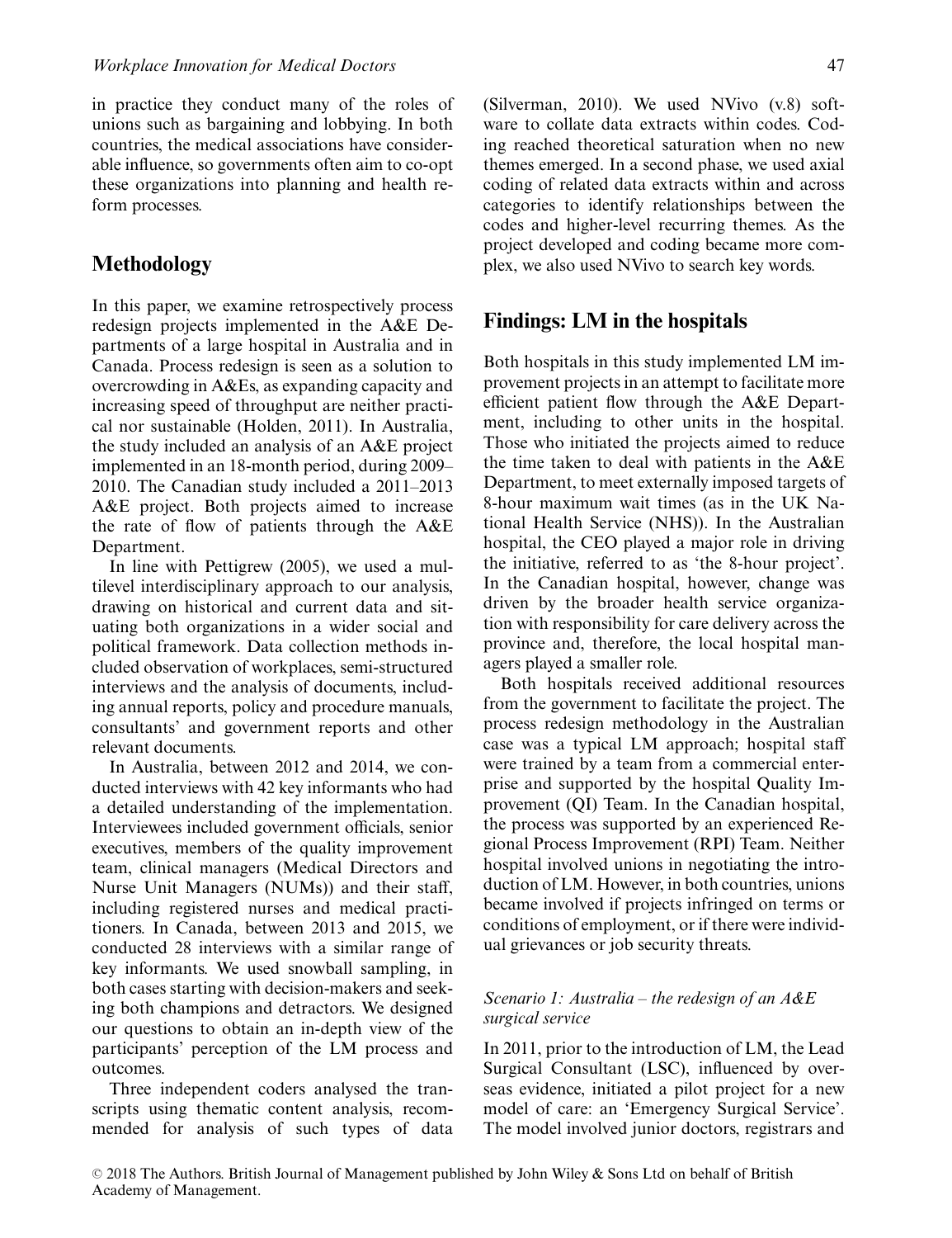consultants working *simultaneously* on diagnosis and treatment, rather than the former system of*sequential* consultation. Consultants were paid to attend A&E on a rotating basis rather than a fee for service on-call system. The LSC, with two other surgeons, initiated a pilot project at their own cost. Once the pilot had demonstrated success in reducing surgical patients' wait times, the LSC was invited to be a member of the team managing the LM changes and the State Health Department funded a 1-year trial.

The LSC explained how all new ideas had to be supported by a business case, a long-drawn-out process, but here was an opportunity that aligned with the LM concept:

The idea ... was to ... control our emergency work ... before we set this up, the emergency work was actually dominating us ... [we] are here to do elective surgery on cancer ... and we were being overwhelmed by all this emergency work ... So, the plan ... was [that] ... you'd do your week of on-call at this thing ... and then you hand that over ...

#### The QI leader claimed:

I found out that LSC was looking at this fairly innovative model, which probably would have been cost neutral but also would have improved patient care ... You can use the 8-hour project to ... get some traction.

Hence there was congruence between this clinician-initiated and -led clinical improvement process and the managerial-led LM programme. This convergence of agendas facilitated the extra resources needed to embed the project in the A&E Department. This success led the Director of Medicine to advocate the Lean Team for a similar model for medical patients in the ED to decrease their waiting times. This was unsuccessful at the time due to a lack of resources (but succeeded some years later).

The CEO also saw the benefits of supporting this project and explained that she had realized that:

A&E was not just one project, but actually a collection of individual projects so the Executive team also saw the opportunity and provided funding ... it was about the whole of the hospital changing the way it did its business, as well as the A&E changing.

Another surgeon commented on the importance of gaining the CEO's support: 'Having the CEO on board makes it pretty hard for anybody else to drag the chain.' Nonetheless, achieving change with surgeons is challenging and there are always powerful stakeholders in opposition. The LSC explained:

there's been another group of people [surgeons in his department] who've been very opposed to it ... the process of achieving change against ... their opposition, has been very, very difficult ...

The LSC described how he started by working with early adopters and avoiding challenging those in opposition:

When we ... started ... some people said, 'No, we're not going to participate in this at all.' So they were allowed to continue in the previous fashion ... then other people were willing, to various extents. So ... a number of us did a lot more weeks on-call than would be normal ... Through this process, we managed to coerce the sort of 'swinging voters' to a moderate amount to see what it was like.

However, importantly, the LSC also anticipated the reaction of those in opposition and approached the Australian Medical Association to neutralize potential grievances. He also institutionalized the changes:

And then when the trial was proved successful ... we did a bit more political skulduggery and we tried to ... neutralise the older, senior surgeons by ... a policy ... where after the age of 60 they didn't have to do on-call.

As the LM projects rolled out across the hospital, other wards began to recognize that the problems were not limited to A&E. As the CEO pointed out, relationships between A&E and other units had been 'terrible' in the past, and A&E received a lot of blame. However, she also claimed that A&E staff contributed to this by refusing to make changes until they secured extra resources. She described the usual response to change from clinicians in A&E:

'Can't change anything, all you need to give us is a whole lot more staff...' I'm saying: 'I'm not giving you any resources until we ... look at whether or not the processes are efficient ... when ... we've got an efficient A&E, or an effective one ... then I'll look at the resources.' And in the end, I did give them some resources.

The A&E surgical service was an example of using LM tools to identify a problem and develop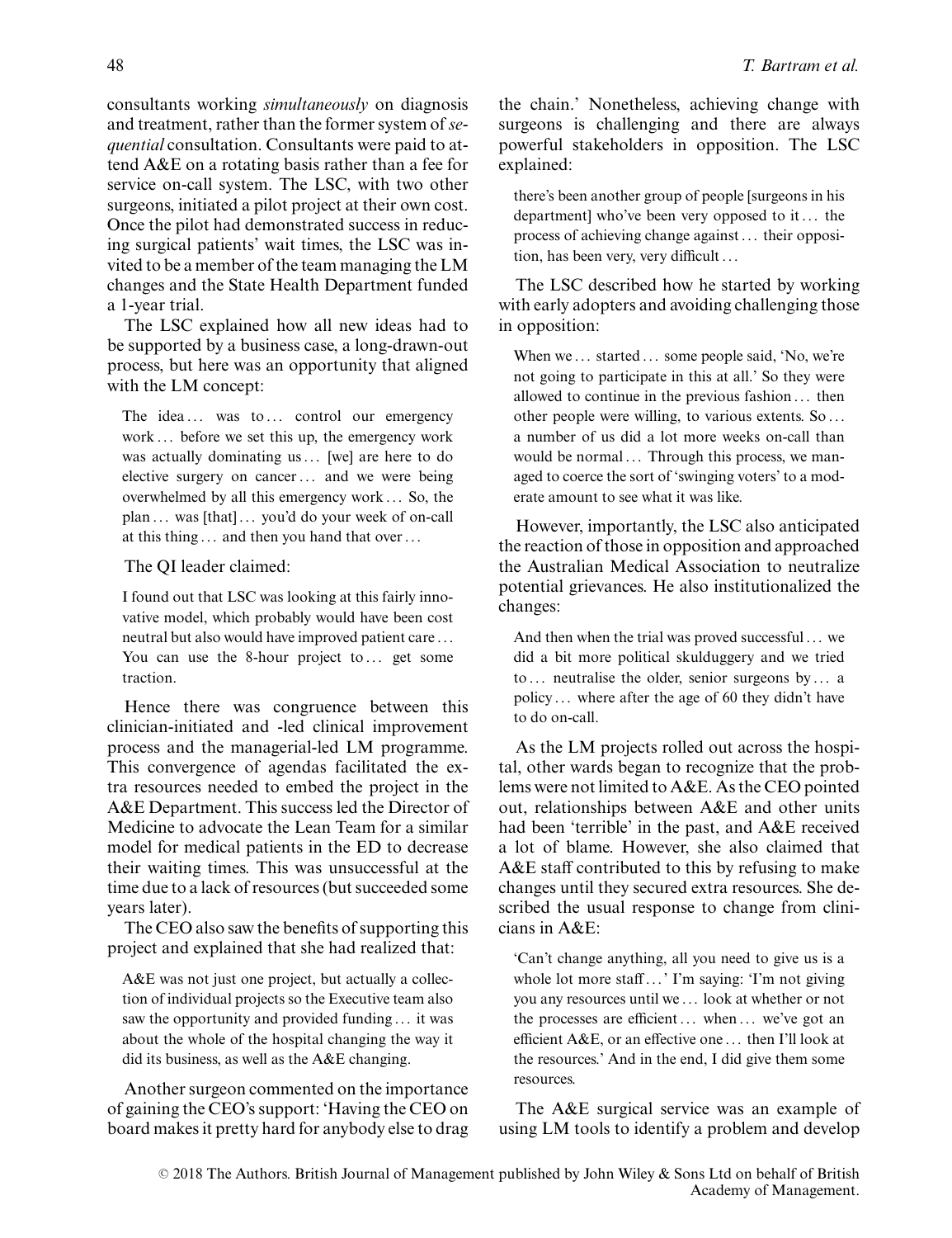a cost-effective solution that improved patient care. The whole-of-hospital approach driven by the CEO meant that all units began to get on board, despite them not getting extra funding.

As the Director of Medicine put it:

that's what the surgeons demonstrated with their trial. It's brilliant. The surgeons loved it. Patients loved it. Quicker decisions. Registrars loved it because they were there with the boss, watching the boss work!

By 2015, this model of care had been embedded and continued.

In summary, the key features of this change process were as follows. First, it was led by an innovative well-respected leading clinician who involved a group of like-minded individuals who could bring other surgeons along to initiate what he described as 'transformational' practice change for the benefit of doctors and patients. This powerful group managed to neutralize resistant surgeons, even making changes to their contracts without invoking the grievance process. Second, these changes were largely about improved standards of care, rather than simply throughput. While the initiative did increase throughput, targets did not drive it. Instead, project leaders used the 8-hour project as an opportunity to achieve something they had already wanted to do. Third, the initiators gained hospital executive support and attracted necessary additional resources from the state government Department of Health through a 'win–win' strategy. Fourth, process change was part of a hospital-wide strategy, so the initiative led to practice change between the surgeons. Fifth, it also led to boundary change as different disciplinary groups and departments sought improvements in efficiency, effectiveness and quality, and began to work together. See Table 1 for a summary of the process of workplace innovation in Scenario 1: Australia. This table helps to guide the comparison of our cases.

#### *Scenario 2: Canada – the introduction of a seventh shift into A&E*

In the Canadian hospital, interviewees mentioned adversarial relationships between A&E doctors and managers, and certain doctors and nurses. It was believed that doctors themselves acted as 'rate limiters', opposed to increasing their supply as this could undermine their individual earnings. One of the RPI team captured the doctors' concerns:

One of their biggest issues was length of stay and wait time. They complained there were never enough nurses, there was never enough beds ... They couldn't see their patients ... in an appropriate space. They had to wait for charts ... some of [the issues] are certainly legitimate, ... their biggest [issue] – when you're fee-for-service, if you can't see patients, you can't make any money!

| Key aspects                           | Scenario 1: Australia – redesign of an $A\&E$ surgical<br>pathway                                                                                                    | Scenario 2: Canada – introduction of a<br>seventh doctors' shift in A&E                                                                                                   |
|---------------------------------------|----------------------------------------------------------------------------------------------------------------------------------------------------------------------|---------------------------------------------------------------------------------------------------------------------------------------------------------------------------|
| Source of design innovation           | LSC identified bottlenecks in surgical pathways;<br>piloted a resigned pathway at own cost,<br>independently of parallel LM programme in A&E                         | Process improvement professionals<br>collected data and identified process<br>problem in A $& E$ ; developed solution<br>to introduce seventh shift.                      |
| Role of improvement<br>specialists    | After success for LSC pilot programme, process<br>improvement experts acted as intermediaries<br>(information transfer and advocacy) between LSC<br>and hospital CEO | Process improvement experts identified a<br>problem and devised a solution, then<br>gained 'buy-in' from lead A&E<br>physician                                            |
| Organizational leadership             | CEO advocated to the State Health Department for<br>extra funding to fully implement the surgical<br>pathway redesign in A&E                                         | Lead ED physician persuaded A&E<br>doctors to trial a seventh shift                                                                                                       |
| Role of resources                     | Additional resources provided by State Health<br>Department                                                                                                          | Blockage of A&E beds due to inability to<br>transfer patients to wards was a key<br>bottleneck that limited effectiveness of<br>seventh shift, leading to its withdrawal  |
| Adoption of work design<br>innovation | LSC managed introduction and implementation of<br>the workplace innovation throughout the A&E<br>surgical service                                                    | Several months after initial withdrawal of<br>the trial, following some negotiated<br>changes, doctors asked for the seventh<br>shift to be reinstated on their own terms |

*Table 1. Summary of the process of workplace innovation in Scenarios 1 and 2*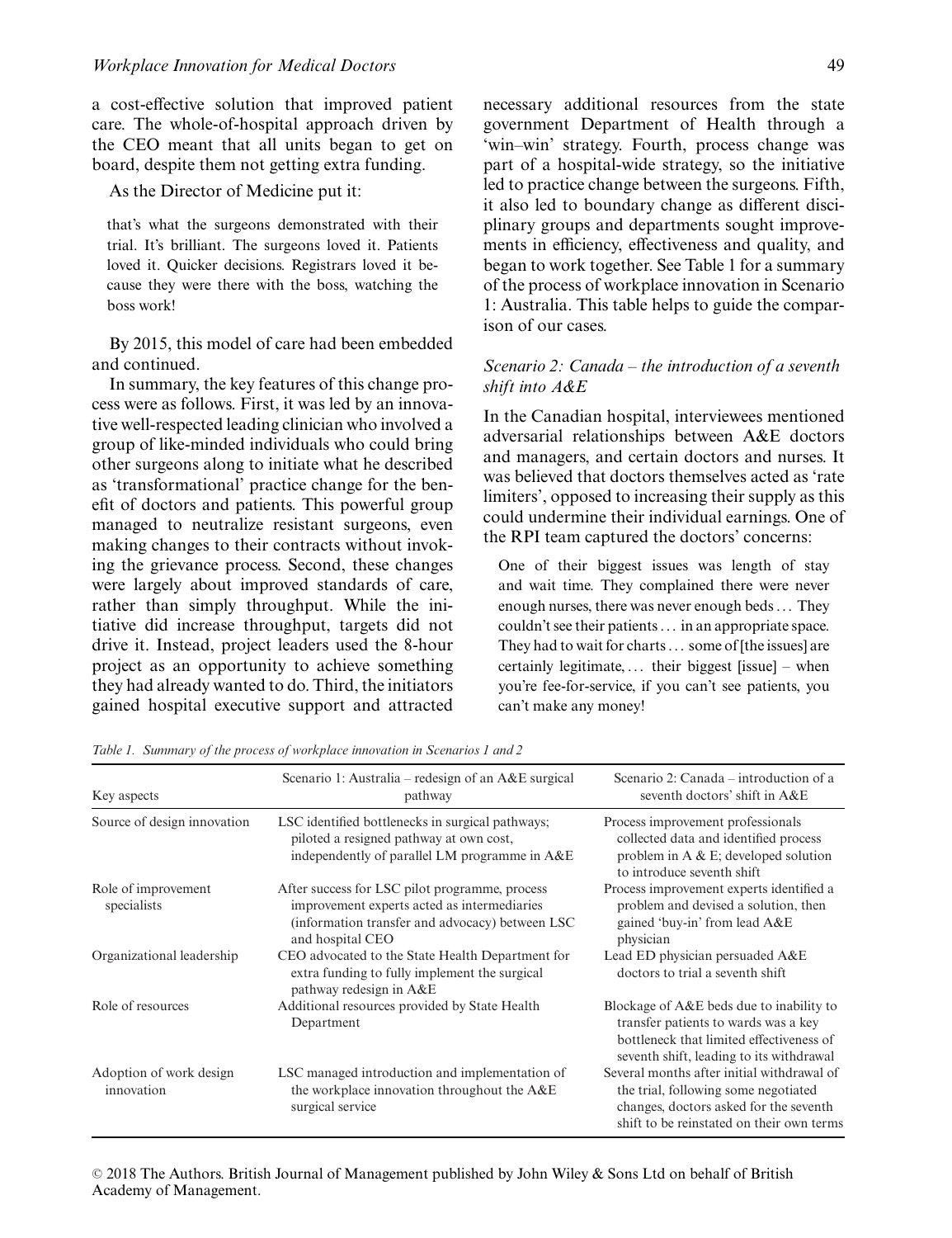In this context, the introduction of LM to meet mandated targets was always going to be challenging. Because these doctors are independent contractors, the Lead Physician (LP) in A&E said he had only limited power and no sanctions to mandate behaviour change:

When ... the person ... doesn't follow the rules and not much happens to them as a result of it, then it's pretty hard to – keep it going – ... If you don't get your hand slapped, you can keep doing it ... and I don't see our docs' behaviour changing that much on account of me reiterating stuff ...

However, as a Nurse Manager in A&E argued '[doctor] support and buy-in is absolutely key to enable success' and a seventh shift involving more doctors was introduced in 2012. This initiative reflected at least four strategies.

First, it was initially driven primarily by the RPI team, but they aimed to build trust with doctors who eventually 'owned' the initiative. A RPI team member explained:

I would have one-on-one conversations with the doctors ... these were ... icebreaker conversations ... these ... were crucial in making those changes. We have 17 A&E doctors and I know each of them as well as any other ... The most important thing is listening.

Second, much of this 'ownership' was due to the work of the LP, who was initially suspicious of LM, but became a strong advocate:

He's willing to call the physicians when they're inappropriate in their complaining ... about managers. He's willing to take the impact of budget – back to the [A&E] physicians, going: ... 'The surgeons are down to one surgery day in ten weeks. They can't generate any revenue ... Like, back off.' He's been ... phenomenal. (RPI team member)

Third, the RPI team and the LP understood that doctors are influenced by data and logic. Through a value stream mapping exercise and showing graphic statistical evidence on patient volume, they were able to demonstrate that introducing a seventh shift would increase throughput, improve patient care, meet targets and increase individual earnings.

Fourth, this process was aided by the work of a part-time process improvement nurse who acted as a boundary spanner, working with doctors and nurses to identify opportunities for practice and

boundary change. She implemented processes allowing nurses to help doctors perform tasks more efficiently, for example, by ensuring that patients were gowned before examination. In this situation, practice work helped enable the shift changes that increased doctor availability and nursing support.

However, the introduction of the seventh shift led to unforeseen problems. The LP claimed that this demonstrated the problems in A&E were not due to doctors being 'rate limiters':

This was a scenario where the doctors changed their schedule and nursing was not changed and the number of beds did not increase when the extra doc came on ... as a result all three docs were sitting around.

The administration responded by bringing in an extra nurse from night shift. This led to conflict between the day and night shifts, who already felt overstretched, the nurse union official claiming that 20 industrial-relations grievances were lodged by night shift staff on quality of care issues. More importantly, increased throughput led to bottlenecks in transfer to medical units whose leaders were not involved in the LM project, and who were aggrieved at being expected to do more with no extra resources. This led to A&E beds being blocked by patients awaiting transfer, hence limiting the capacity of the seventh shift doctors to assess and treat new patients. Furthermore, managers and staff in the medical units and A&E also had adversarial relationships. A nurse in A&E commented:

There's a lot of barriers [to change] ... There's ... a cultural thing ... Medicine doesn't like A&E ... A&E doesn't like Medicine.

The terms 'us and them' were used frequently and managers of the medical units saw the LMinspired change in A&E as creating more work, exacerbating the hostility between the two units. A&E had continuous support for two RPI facilitators, a part-time nurse champion and training was provided to most staff. In the medical units, however, training and support were limited and the manager in charge complained of unfairness in resource allocation, leading to difficulties in getting 'buy in':

Because ... nothing seems to change. I get lots of, 'We can't do that because ...' any resources that you ask for, 'We can't do that ... I don't have any money.' ... She [the nurse manger] has to live within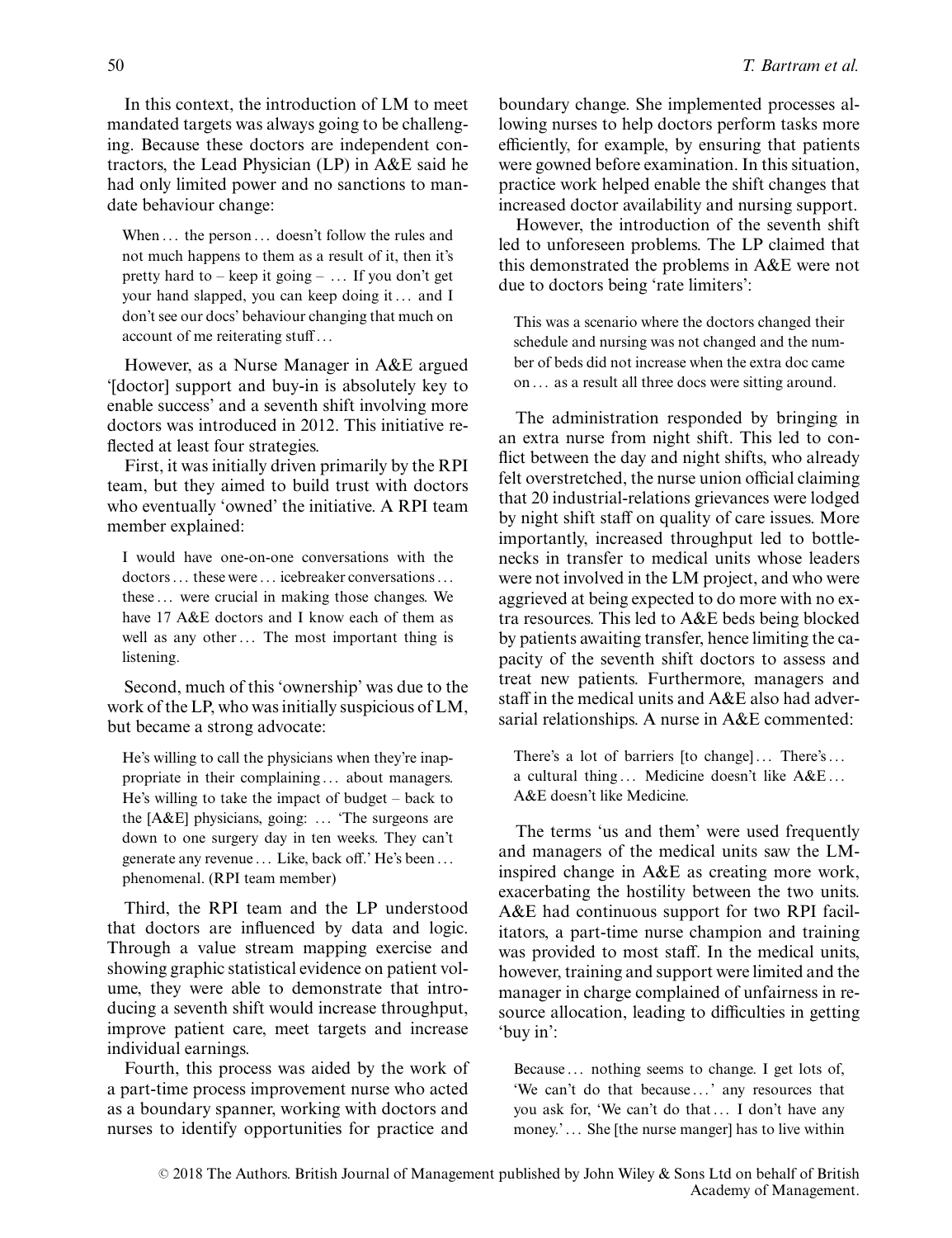her budget. But anything that we do has to be very much budget-neutral. (RPI team member)

Hence, the medical unit managers resisted changes that impacted on them, thus undermining any improvements in A&E.

These bottlenecks led to the doctors threatening several times to withdraw the seventh shift. After 12 months following a particularly difficult period in A&E, they did so. However, some months later, when A&E was even busier, the doctors voted to reinstate the seventh shift – despite the fact that many of their complaints had not yet been addressed. As the LP stated:

Basically, the seventh shift was just – well, people – doctors were standing around a lot, waiting for patients to be seen and just having to work more out of the waiting room ... that was a source of frustration, so the shift was dropped. But, after about a year ... some of the doctors felt that the workload was too high, so it was ... voted to restart the seventh shift, even though the problem that led to the dropping of it hadn't really been solved.

The LP also explained that doctors were starting to find their own ways to improve patient flow in A&E and expressed surprise, but satisfaction, that many of them had come on board with LM.

To recap, first, the introduction of the seventh shift in A&E was initially led by the RPI team rather than clinicians, and it focused on increased throughput rather than improved models of patient care. However, trust was built when a respected clinical leader got involved, aided by an experienced boundary spanner and good data, and there was practice change between doctors and nurses. Nevertheless, for much of the time this change was tenuous, challenged by concern from doctors that was interpreted by others to be about individual earnings. Second, the LM project was not championed by the local hospital executive, but implemented by the broad provincial health service organization and focused on A&E rather than the whole hospital. In this sense, boundaries between departments became more entrenched as they fought over scarce resources. There was lack of hands-on direction from the hospital executive to overcome this. Third, to make matters worse, there were long-standing conflicts between A&E and the medical units, with strong personalities and conflicts over resources. The medical units had their own leadership problems. Lack of resources was a constant underlying theme in this hospital, with claims of a stream of industrial-relations grievances acting as irritants in the system and undermining the LM process. Nonetheless, despite these problems, doctors eventually accepted clinical improvements and made their own changes to sustain them. See Table 1 for a summary of the process of workplace innovation in Scenario 2: Canada.

#### **Discussion and conclusions**

We have explored how workplace innovation can be embedded and sustained in hospitals, and the role of doctors in resisting, influencing or enabling change. In this study, doctors in the Australian hospital used the opportunity provided by LM initiatives to support medical practice that they considered valuable. Our findings show that doctors can engage in workplace innovation such as LM to improve quality and efficiency of patient care and maintain their professional dominance. In both A&Es, the LM outcomes were eventually supported by the majority of clinical staff. The changes have continued, with perceived utility. We argue that the successful introduction and sustainability of workplace innovation rests on the participation and ownership of key professional groups such as clinical staff. These findings vary from those of McCann *et al.* (2015), who suggest that in at least parts of the NHS, LM was regarded as a management fad and was often short lived.

In our cases, critical to embedding LM in A&Es was 'ownership' of the changes and leadership by influential doctors throughout the change process. Their role as boundary spanners and rhetoricians minimizing adversarialism between various stakeholders was crucial. Moreover, while CEO support and adequate resourcing of LM initiatives were also important for long-term sustainability, doctor engagement could overcome such shortfalls.

In the following discussion, we draw on IW theory and the sociology of professions literature and examine three implications of our work for theory building and for hospital managers introducing workplace innovations such as LM into clinical areas. First, the results of our study demonstrate the power of the medical professional to sustain LM initiatives over the long term (Lockett *et al.*, 2012; McGivern *et al.*, 2015). Using their professional expertise, and their positional and political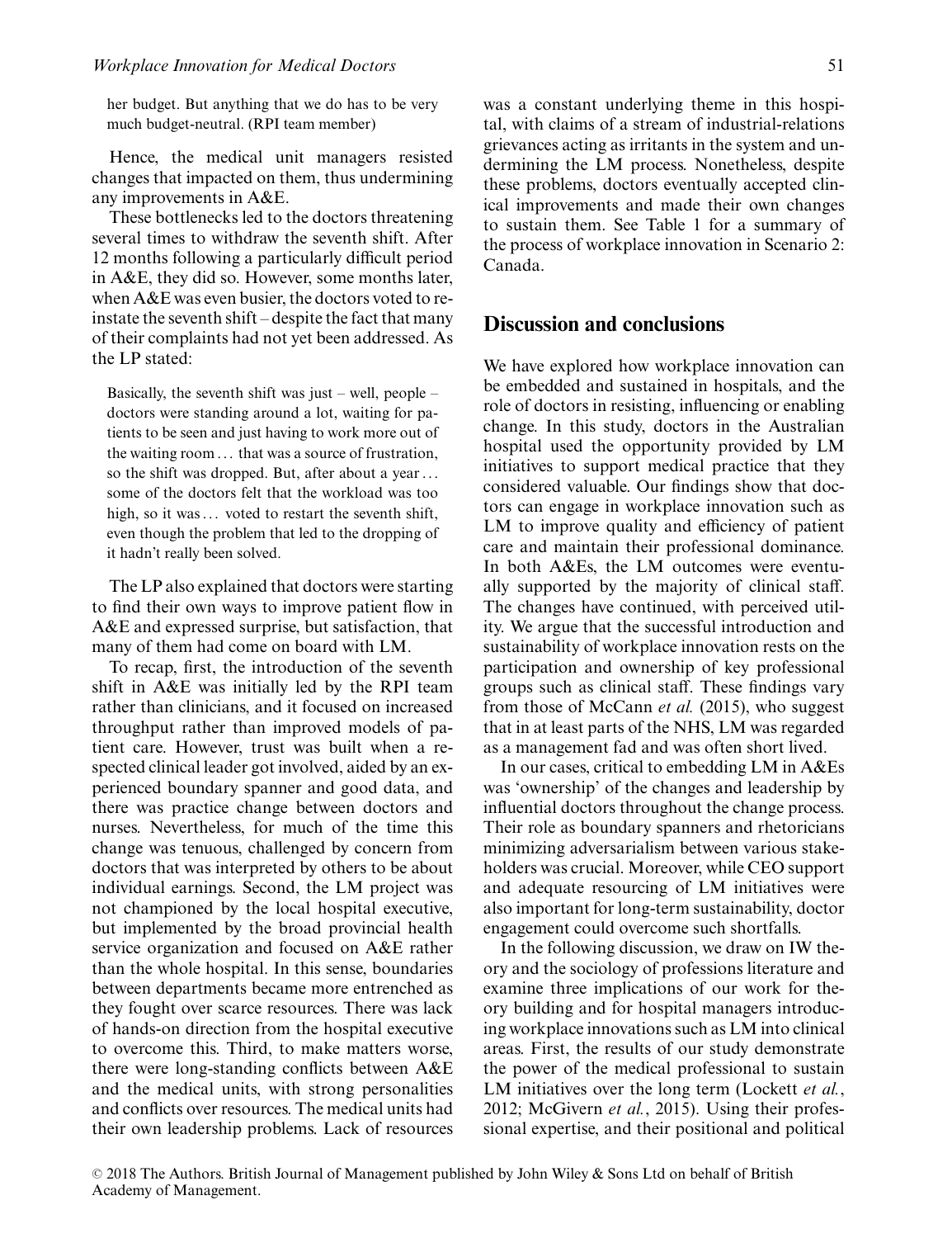power, senior doctors were able to influence strategically the use of resources designated for LM initiatives. They maintained their professional dominance by capturing the characteristics of the LM initiatives so as (from their perspectives) to solve pre-identified clinical process challenges and improve the efficiency of medical treatment (Hardy and McGuire, 2008). The cases demonstrate that, without the agreement of the senior doctors, LM initiatives would not be embedded or sustained. In this way, the doctors carried out a 'professional project', simultaneously engaging in institutional work for the healthcare system, and protecting their self-interest and their system of professions (Currie *et al.*, 2012; Suddaby and Vaile, 2011).

In the Australian case, the senior doctors used LM as an opportunity to implement already identified clinical practices to enhance the quality and efficiency of patient care. This would have been difficult to achieve by non-clinical hospital managers or the QI team, as was illustrated by the Canadian case. It was the leadership of the doctors and their ability to provide evidence to their colleagues that led to success. Leading doctors used diplomatic skills to avert conflict within the wider medical profession (e.g. through seeking commitment from medical professional associations), other clinician groups and senior management. They emphasized collaboration by developing networks and win– win situations for managers and other clinicians, maintaining their professional dominance in the production of new institutional rules. Countering rivalry between clinicians and hospital managers brought about stability for key actors through the creation of new rules and expansion of jurisdictions. In both cases, the key to a successful outcome was the involvement and ownership of doctors, even if they did not fully embrace LM. In such ways, doctors themselves legitimized the process of organizational change (Suddaby and Vaile, 2011), and were able to assist management in the argument for more resources. Moreover, these senior doctors had 'hybrid' roles involving both a leadership and a clinical dimension; as Burgess *et al.* (2015: 89) argue, they mediate operational tensions through 'professional legitimacy, social capital and a holistic professional orientation'.

Second, we contribute to IW theory by helping to unpack the complex relationships between boundary and practice work to create, maintain and disrupt institutions. The process whereby boundaries are changed rests on a complex form of boundary and practice work undertaken by key actors that effectively use their professional status and personal power (cf. Adler and Kwon, 2013; Lawrence and Suddaby, 2006; Suddaby and Vaile, 2011). In the Canadian case, a significant advocacy and boundary spanning role had been undertaken by a senior nurse to involve doctors in the introduction of LM. Similarly, the RPI team provided valuable data. After the doctors understood the benefits to clinical practice and lack of risk to themselves (i.e. current workload and professional power), they became advocates of practice change.

In the Australian case, powerful senior doctors used boundary work and practice work simultaneously to impact institutional change by using their organizational and professional power to lobby and advocate for their goals and redefine the boundaries of their organizational fields (cf. Adler and Kwon, 2013). Through a unifying message of improving patient care and employee wellbeing, underpinned by a set of new (legitimate) rules and practices, they changed boundaries by galvanizing support across the three institutional levels (cf. Lawrence and Suddaby, 2006; Zietsma and Lawrence, 2010). Innovative work arrangements were legitimized both through practice work (developing practices that were effective) and through developing cross-boundary connections and expanding boundaries with other clinicians, departments in the organization and external stakeholders. In this sense, these 'hybrid' leaders went beyond finding workable compromises (Burgess *et al.*, 2015) to taking direct ownership of significant change. Once again, by taking ownership over workplace change they could maintain their professional power and create workplace efficiencies that were to their benefit.

In clinical areas, doctors must take the lead for change to be successful, as they are often suspicious of process redesign and manager-led workplace innovations (McCann *et al.*, 2015). As shown in the Canadian case, tensions can surround the use of LM, as participants suspect that managers intend to intensify work and cut costs. These tensions were overcome once doctors understood the potential benefits of the LM initiatives and had greater 'ownership' of them to shape the intervention in ways that supported what they saw as improvements in the provision of healthcare.

Third, doctors used IW across three levels (i.e. industry, organization and workplace) to enable the practice changes to be embedded. Importantly,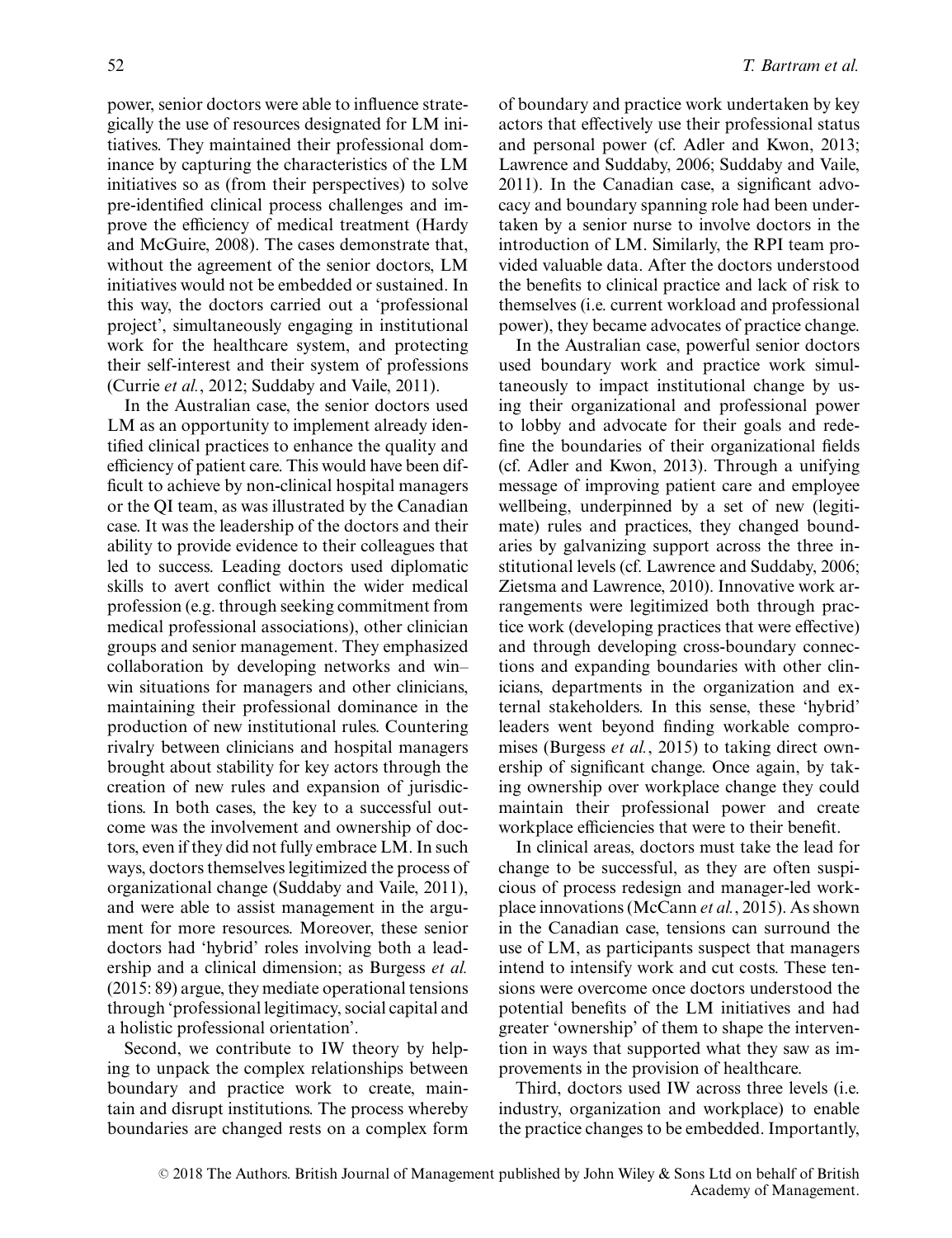change needs to be driven and supported or allowed by all levels, as institutions not only act as controlling and constraining factors, but also as enabling and empowering factors (Scott, 2008). Our two scenarios demonstrate how these three levels are enmeshed and how they help or hinder actors to create, maintain or disrupt institutional change (Adler and Kwon, 2013). In both cases, the macro-institutional environment was conducive to change. While the industrial-relations institutions set certain parameters of the regulatory frameworks, unions did not play a role in the implementation of process redesign, unless it appeared that employees' terms and conditions of employment had been breached. Workplace change was left to managers and clinician groups to negotiate at the local level. In the Australian case the senior doctors reached into the macro level by working with the leading medical professional association to avert any political discontent about the introduction of LM.

At the organization and departmental or unit level, there were significant differences. The Australian scenario was a whole-of-hospital approach driven by the CEO and executive, who sought good examples to support and resource, then influenced acceptance across all departments, while changing hospital culture by urging all managers to 'get on board' with the LM projects.

The Canadian case had weaker engagement by the hospital executive. These differences in the organizational context were reflected at the A&E level and directly influenced doctors and their responses. Furthermore, the LM initiatives were relatively isolated, resulting in suspicion and resentment by other work units who saw themselves as under-resourced, and managers were not persuaded to engage. While significant sustainable workplace innovation/change needs to include both practice and boundary changes (cf. Lawrence, Suddaby and Leca, 2011), boundaries in healthcare are entrenched, with clinical roles, professional groups and hierarchies fiercely protected (Currie *et al.*, 2012). These boundaries are often contested due to conflict over scarce resources. Hence, in Canada, unlike Australia, resentment from the leadership of the medical units over the provision of resources provided to A&E led to a lack of boundary change, meaning that the change was more fragile.

We recognize that this study has at least two limitations. First, our data was drawn primarily from individuals who were involved in leading and managing LM initiatives, rather than rank-and-file workers affected by the changes. However, our data is rich and from multiple perspectives. We would recommend further research into the processes of institutional change at the rank-and-file workplace level.

Second, given that our data are from two case studies in two hospitals in two countries (Australia and Canada), our results may not be completely generalizable to all other healthcare organizations or A&Es. However, our findings seem to be broadly in accord with other research conducted in the UK and USA. Hence, we submit that our findings would be broadly generalizable to hospitals at least in these four countries and would probably be relevant and applicable to other sectoral and national contexts too.

In conclusion, our findings lend support to the importance of the involvement and ownership of senior doctors in the design, introduction and implementation of successful workplace innovation and organizational change. Doctors utilize their professional expertise, positional and political power to influence strategically the use of resources designated for workplace innovation – namely, to improve efficiencies and quality of patient care and maintain their dominance. It is also clear from our findings that organizational change needs to be driven and supported across industry, organization and workplace levels, as institutions represent both constraining and enabling factors. This study contributes, then, to a fuller understanding of the important roles that medical professionals can play in workplace innovation and change, and the sustainable transformation of healthcare delivery.

### **References**

- Adler, P. S. and S. W. Kwon (2013). 'The mutation of professionalism as a contested diffusion process: clinical guidelines as carriers of institutional change in medicine', *Journal of Management Studies*, **50**, pp. 930–962.
- Bartram, T. and P. J. Dowling (2013). 'An international perspective on human resource management and performance in the health care sector: toward a research agenda', *International Journal of Human Resource Management*, **24**, pp. 3031–3037.
- Burgess, N., K. Strauss, G. Currie and G. Wood (2015). 'Organizational ambidexterity and the hybrid middle manager: the case of patient safety in UK hospitals', *Human Resource Management*, **54**(1), pp. S87–S109.
- Currie, G., A. Lockett, R. Finn, G. Martin and J. Waring (2012). 'Institutional work to maintain professional power: recreating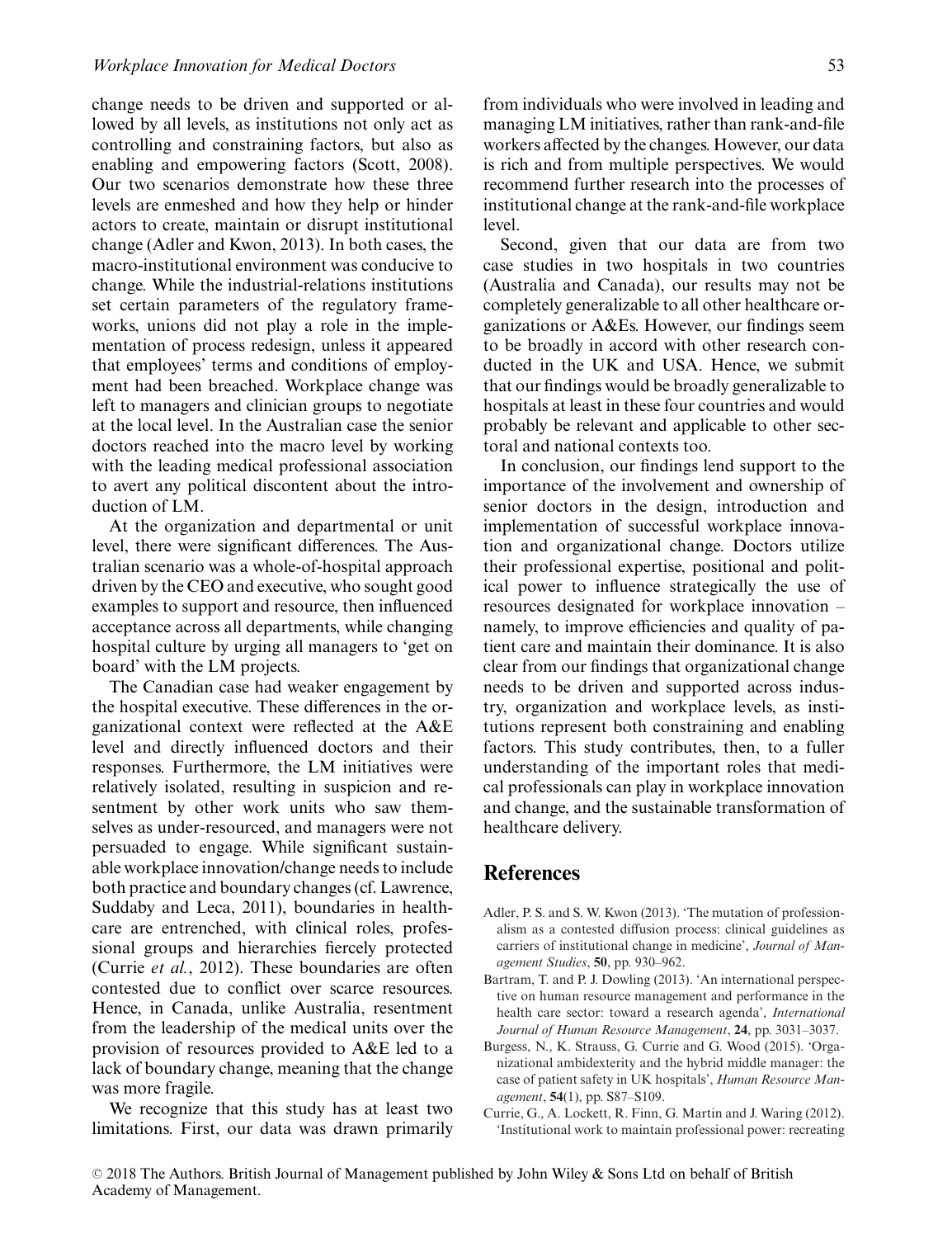the model of medical professionalism', *Organization Studies*, **33**, pp. 937–962.

- Deber, R. B. (2004). 'Delivering healthcare: public, not-for-profit or private?' In G. P. Marchildon, T. McIntosh and P. G. Forest (eds), *Romanow Papers: The Fiscal Sustainability of Healthcare in Canada, I*, pp. 233–295. Toronto: University of Toronto Press.
- Fincham, R. and T. Forbes (2015). 'Three's a crowd: the role of inter-logic relationships in highly complex institutional fields', *British Journal of Management*, **26**, pp. 657–670.
- Graham, L. (1995). *On the Line at Subaru-Isuzu: The Japanese Model and the American Worker*. Ithaca, NY: Cornell University Press.
- Hardy, C. and S. Maguire (2008). 'Institutional entrepreneurship', In R. Greenwood, C. Oliver, R. Suddaby, and K. Sahlin-Andersson (eds), *The SAGE Handbook of Organizational Institutionalism*, pp. 198–217. London: SAGE.
- Holden, R. J. (2011). 'Lean thinking in emergency departments: a critical review', *Annals of Emergency Medicine*, **57**, pp. 265–278.
- Hwang, H. and J. A. Colyvas (2011). 'Problematizing actors and institutions in institutional work', *Journal of Management Inquiry*, **20**, pp. 62–66.
- Lansbury, R. D. (1978). *Professionals and Management: A Study of Behaviour in Organizations*. St Lucia: University of Queensland Press.
- Lawrence, T. B. and R. Suddaby (2006). 'Institutions and institutional work', In S. R. Clegg, C. Hardy, T. B. Lawrence and W. R. Nord (eds), *The SAGE Handbook of Organizational Studies* (2nd edn), pp. 215–254. London: SAGE.
- Lawrence, T., R. Suddaby and B. Leca (2011). 'Institutional work: refocusing institutional studies of organization', *Journal of Management Inquiry*, **20**, pp. 52–58.
- Leggat, S. G., T. Bartram, P. Stanton, G. J. Bamber and A. Sohal (2015). 'Have process redesign methods, such as lean, been successful in changing care delivery in hospitals? A systematic review', *Public Money & Management*, **35**, pp. 161–168.
- Lockett, A., G. Currie, J. Waring, R. Finn and G. Martin (2012). 'The role of institutional entrepreneurs in reforming healthcare', *Social Science and Medicine*, **74**, pp. 356–363.
- MacDuffie, J. P. (1995). 'Human resource bundles and manufacturing performance: organizational logic and flexible production systems in the world auto industry', *Industrial and Labor Relations Review*, **48**, pp. 197–221.
- McCann, L., J. S. Hassard, E. Granter and P. J. Hyde (2015). 'Casting the lean spell: the promotion, dilution, and erosion of lean management in the NHS', *Human Relations*, **68**, pp. 1557–1577.
- McGivern, G., G. Currie, E. Ferlie, L. Fitzgerald and J. Waring (2015). 'Hybrid manager – professionals identity

work: the maintenance and hybridization of medical professionals in management contexts', *Public Administration*, **93**, pp. 412–432.

- Osborne, S. P., Z. Radnor, T. Kinder and I. Vidal (2015). 'The SERVICE framework: a public service-dominant approach to sustainable public services', *British Journal of Management*, **26**, pp. 424–438.
- Pettigrew, A. M. (2005). 'The character and significance of management research on the public services', *Academy of Management Journal*, **48**, pp. 973–977.
- Radnor, Z. and R. Boaden (2010). 'Lean in public services panacea or paradox?', *Public Money and Management*, **28**, pp. 3–7.
- Radnor, Z., M. Holweg and J. Waring (2012). 'Lean in healthcare: the unfilled promise?', *Social Science and Medicine*, **74**, pp. 364–371.
- Scott, W. R. (2008). *Institutions and Organizations: Ideas and Interests* (3rd edn). Thousand Oaks, CA: SAGE.
- Shadur, M. A., J. J. Rodwell and G. J. Bamber (1995). 'Factors predicting employees' approval of lean production', *Human Relations*, **48**, pp. 1403–1425.
- Silverman, D. (2010). *Doing Qualitative Research: A Practical Handbook*. London: SAGE.
- Spyridonidis, D. and G. Currie (2016). 'The translational role of hybrid nurse middle managers in implementing clinical guidelines: effect of, and upon, professional and managerial hierarchies', *British Journal of Management*, **27**, pp. 677–852.
- Stanton, P., R. Gough, R. Ballardie, T. Bartram, G. J. Bamber and A. Sohal (2014). 'Implementing lean management/Six Sigma in hospitals: beyond empowerment or work intensification?', *International Journal of Human Resource Management*, **25**, pp. 2926–2940.
- Stewart, P., A. Danford, M. Richardson and V. Pulignano (2010). 'Workers' experiences of skill, training and participation in lean and high-performance workplaces in Britain and Italy', *Employee Relations*, **32**, pp. 606– 624.
- Suddaby, R. and V. Viale (2011). 'Professionals and field-level change: institutional work and the professional project', *Current Sociology*, **59**, pp. 423–442.
- Waring, J. J. and S. Bishop (2010). 'Lean healthcare: rhetoric, ritual and resistance', *Social Science and Medicine*, **71**, pp. 1332–1340.
- Womack, J. P. and D. T. Jones (2003). *Lean Thinking*. London: Simon & Schuster.
- Zietsma, C. and T. B. Lawrence (2010). 'Institutional work in the transformation of an organizational field: the interplay of boundary work and practice work', *Administrative Science Quarterly*, **55**, pp. 189–221.

Timothy Bartram is Professor of Management at RMIT University, Melbourne, Australia. His PhD is from La Trobe University in human resource management (HRM). His research focuses on HRM in health care organizations, high-performance work systems, disability employment and international HRM. He is Co-editor of the *Asia Pacific Journal of Human Resources* and on the Editorial Board of the *International Journal of Human Resource Management.*

Pauline Stanton is Professor and Head of the School of Management at RMIT University, Melbourne, Australia. Her research focuses on human resource management (HRM) and employment relations in